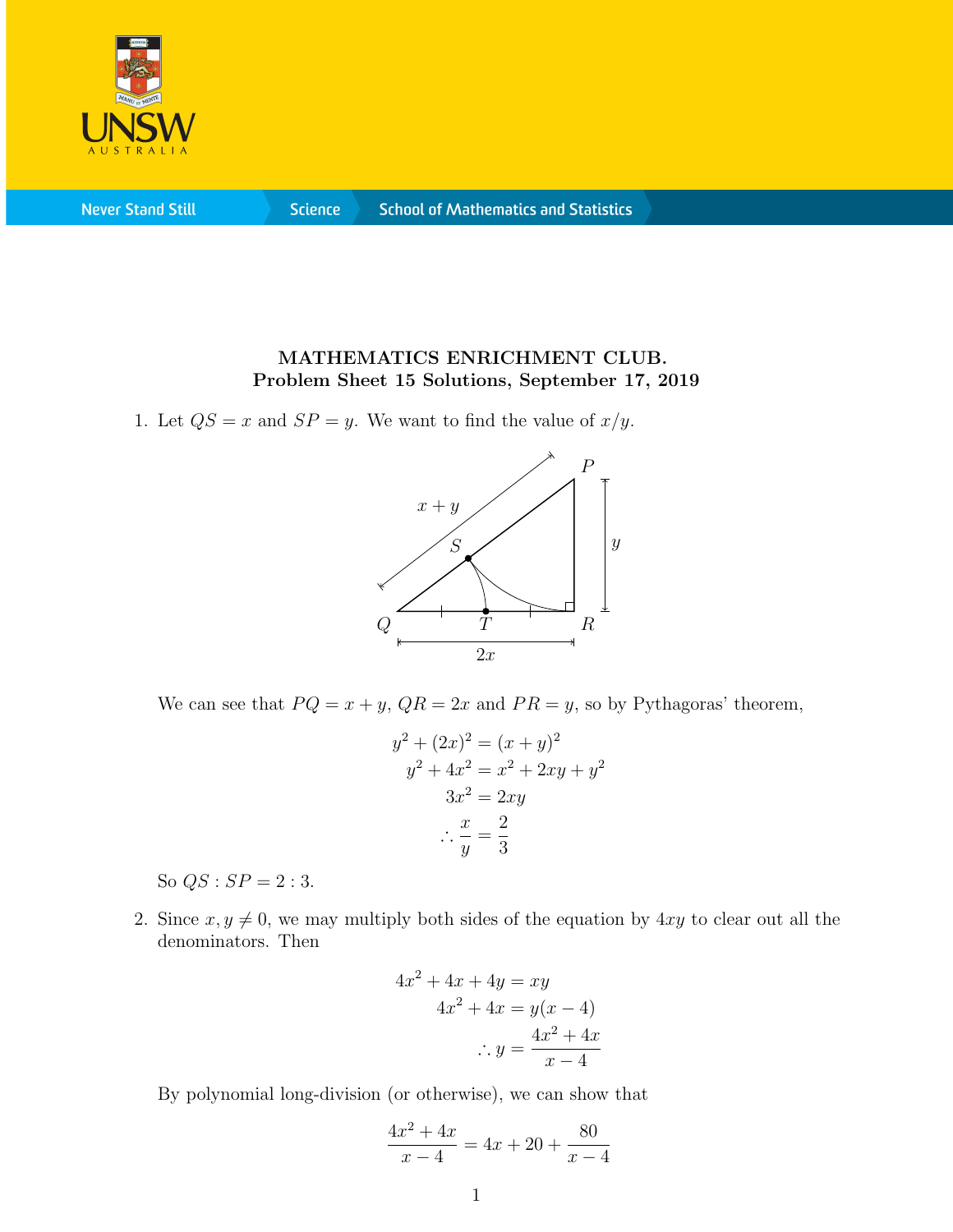Since y is an integer, this implies that  $x - 4$  is a factor of 80. As both x and y are positive, this means that the possible solutions are  $(5, 120)$ ,  $(6, 84)$ ,  $(8, 72)$ ,  $(12, 78)$ ,  $(14, 84), (24, 120), (44, 198), \text{ and } (84, 357).$ 

3. If the number is made from  $a \neq 1$ , then  $aaa \dots$  is divisible by a and thus not prime.

Suppose the number has a non-prime number of digits, then we can factor the number of digit this number has into  $q \times p$  where q and p are integers. Hence, we we can "split" the number up into q blocks of  $p$ -length digits; i.e

$$
\underbrace{111\ldots1}_{p \times q \text{ lots of 1's}} = \underbrace{111\ldots1}_{p \text{ lots of 1's}} \times \underbrace{111\ldots1}_{p \text{ lots of 1's}} \times \ldots \times \underbrace{111\ldots1}_{p \text{ lots of 1's}}
$$

.

The RHS of the number above is divisible by  $p$  lots of 1's  $111...1$ .

- 4. For a number to be divisible by 9, the sum of its digits must also be divisible by 9. If each digit of the number is even then so is the sum of its digits. So we start with smallest sum of digits that is divisible by 9 and even; this number is 18. It is easy to check that the number has at least 3-digits, so 288 is the smallest possible solution.
- 5. If we write  $p(x)$  in the standard form, then

$$
p(x) = a_{2020}x^{2020} + a_{2019}x^{2019} + \ldots + a_1x + a_0
$$

for some coefficients,  $a_{2020}, \ldots, a_0$ . To find the sum of these coefficients, we evaluate the polynomial at  $x = 1$ . Thus

$$
p(1) = (1 - 2)^{2019}(1 + 2019) + (1 - 2)^{2018}(x + 2018) + \dots + (1 - 2)(1 + 1)
$$
  
= -2020 + 2019 - 2018 + 2017 - 2016 + \dots + 5 - 4 + 3 - 2  
= -2020 + (2019 - 2018) + (2017 - 2016) + \dots + (5 - 4) + (3 - 2)  
= -2020 + 1009 \times 1  
= -1011

6. Since the RHS of  $(m-8)(m-10) = 2<sup>n</sup>$  is a power of 2, both  $m-8$  and  $m-10$  must be powers of 2. Also, the difference between  $m-8$  and  $m-10$  is 2, so the two solutions are  $m = 12$ ,  $n = 3$  and  $m = 6$ ,  $n = 3$ .